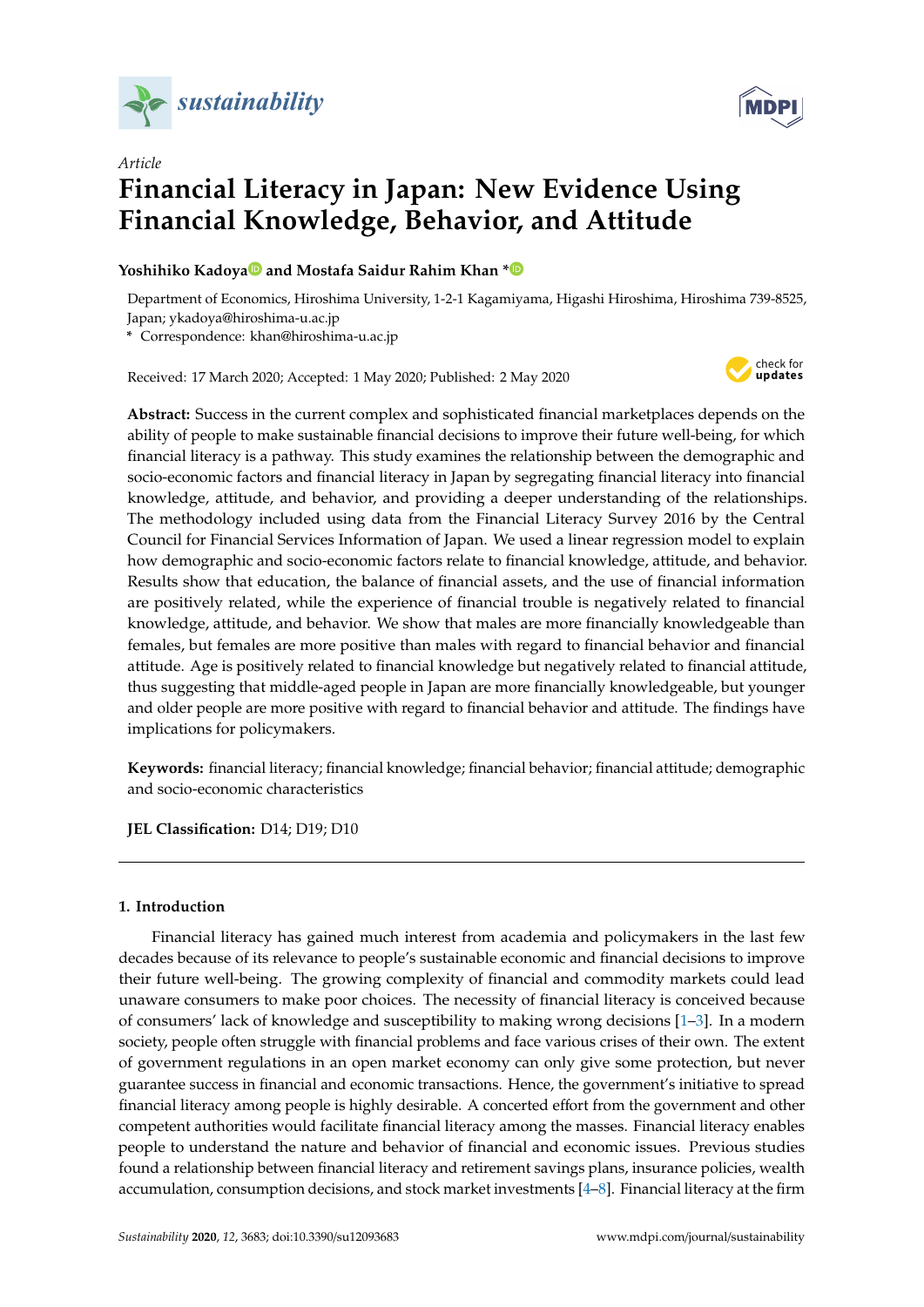level was found to be helpful for its sustainable development [\[9\]](#page-12-4). There is a dire need for formal and informal financial education in the countries to improve financial literacy conditions. Shim et al. [\[10\]](#page-12-5) argued that financial education at home and schools helps to acquire financial knowledge, which also shapes people's attitude and financial behavioral intentions. Emphasizing the importance of financial literacy, the US government created the Financial Literacy and Education Commission after enacting the Financial Literacy and Education Act in 2003. A non-profit organization called the Jump\$tart Coalition for Personal Financial Literacy (based in Washington, D.C.) was created in 1995 to encourage financial literacy among young people. A declaration by the G20 leaders in 2012 prioritized the development of national strategies for financial education. The "Agenda for Finance and Economics Education in 2005" and "Financial Education program in 2007" show the Japanese government's initiative to propagate financial literacy among its citizens [\[11\]](#page-12-6). The program designed financial education for Japanese students depending on age. In response to the G20 declaration, the Financial Services Agency of Japan (FSA) organized a study group in 2012, which set minimum requirements for financial literacy education in Japan. In addition, the Central Council for Financial Services Information (CCFSI) formed a committee in 2013 to promote financial education [\[11\]](#page-12-6). These initiatives demonstrate how governments prioritize financial literacy in national strategies. Despite all of these efforts, financial education at the school level is inadequate to foster proper financial knowledge among students. The financial education curriculum is not well organized. Moreover, there are inadequate qualified teachers to disseminate financial education at the school level [\[12\]](#page-12-7). The informal financial education is barely present in the country. Experts have put in some effort to conduct television programs and training arrangements for professionals. There should be a concerted effort from the government, different committees, and research groups to implement the suggested programs in the country. Since the ministry of education is responsible for formulating the national education program, they must coordinate the whole effort to expand financial education throughout the country.

Financial literacy, as used in the academic literature, is predominantly based on financial knowledge as the basis for its measurement. Despite consensus on the importance of financial literacy, its definition and measurement differ greatly across agencies and research studies. Marcolin and Abraham [\[13\]](#page-12-8) emphasized the need to find a standard measure of financial literacy. Moreover, Schmeiser and Seligman [\[14\]](#page-12-9) found problems measuring financial literacy because respondents do not answer financial literacy questions consistently. Thus, researchers need an appropriate definition and measurement of financial literacy to understand its outcomes. Huston [\[15\]](#page-12-10) founds several important facts regarding existing definitions and measurement techniques for financial literacy in a review of seventy studies. First, most studies did not include a definition and used financial literacy and financial knowledge interchangeably. Second, most studies with definitions relied on either ability or knowledge, but the US Financial Literacy and Education Commission and Jump\$tart Coalition for Personal Financial Literacy used both financial knowledge and ability in their definition. The Financial Literacy and Education Commission [\[16\]](#page-12-11) defines financial literacy as "the ability and awareness to use knowledge and skills to manage financial resources to achieve maximum financial well-being," while Jump\$tart Coalition for Personal Financial Literacy [\[17\]](#page-12-12) defines it as "the ability to use knowledge and skills to manage one's financial resources effectively for lifetime financial security." It is evident that all of these institutions define financial literacy from the viewpoint of financial knowledge and the ability to understand financial issues. People's ability to convert financial knowledge into practice was largely ignored until the Organization for Economic Co-operation and Development (OECD) incorporated it into their definition of financial literacy. The OECD defines financial literacy as "the knowledge and understanding of financial concepts and risks, and the skills, motivation, and confidence to apply this knowledge and understanding to make effective decisions across a range of financial contexts, to improve the financial well-being of individuals and society, and to enable participation in economic life" [\[18,](#page-12-13)[19\]](#page-13-0).

Several studies worldwide utilized demographic and socio-economic determinants of financial literacy using conventional definitions of it that measure people's understanding of financial concepts.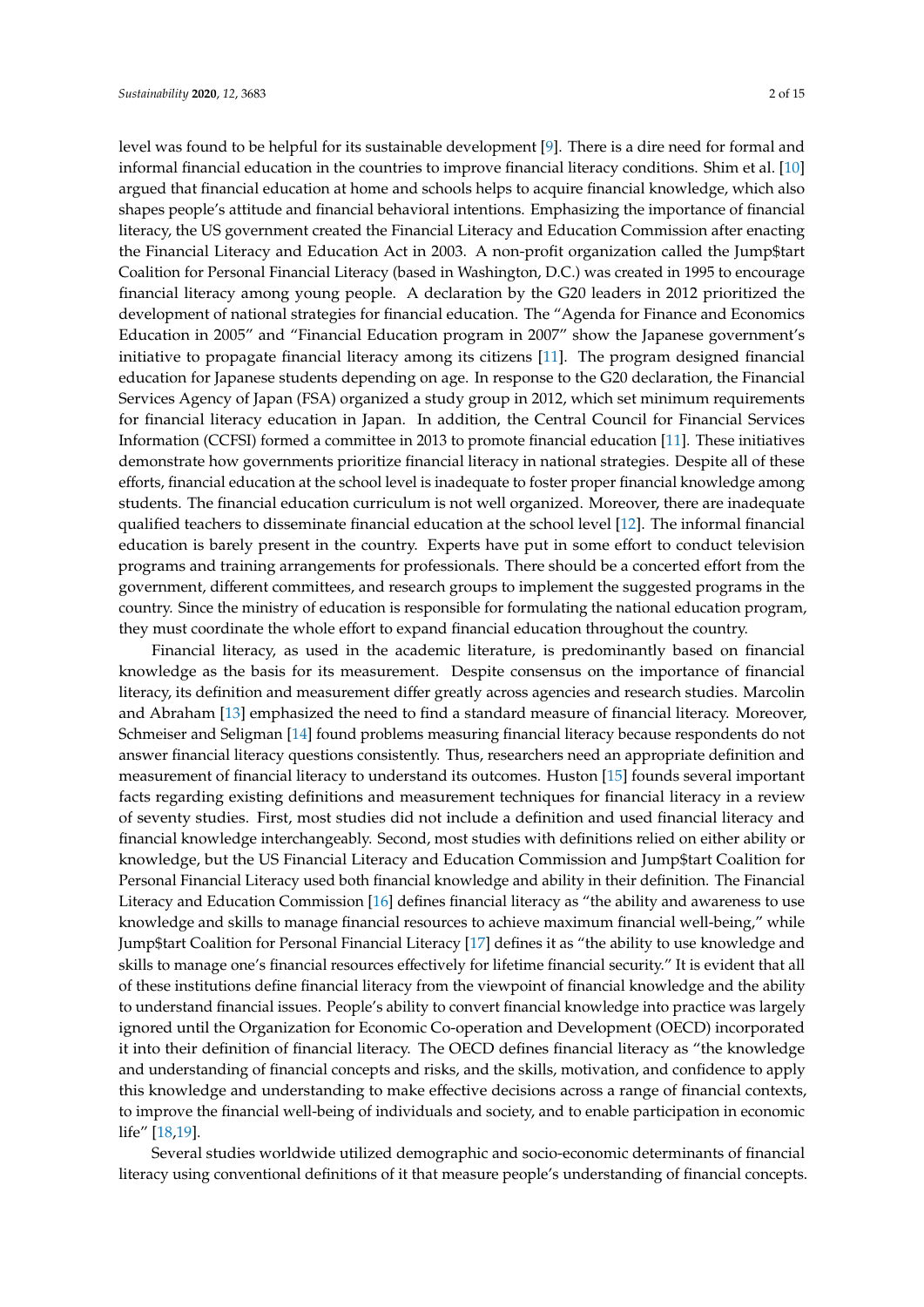Van Rooij, Lusardi, and Alessie [\[5\]](#page-12-14); Alessie et al. [\[20\]](#page-13-1); Brown and Graf [\[21\]](#page-13-2); Hung, Yoong, and Brown [\[22\]](#page-13-3); Lusardi and Mitchell [\[23\]](#page-13-4); Atkinson and Messy [\[19\]](#page-13-0); Kadoya et al. [\[24\]](#page-13-5); Kadoya and Khan [\[25,](#page-13-6)[26\]](#page-13-7); Kadoya et al. [\[27\]](#page-13-8); Watanapongvanich et al. [\[28\]](#page-13-9); and Sekita [\[29\]](#page-13-10) provide evidence that men are more financially literate than women. Others report a significant non-linear age effect on financial literacy. Middle-aged people are more financially literate than younger and older people [\[7,](#page-12-15)[30,](#page-13-11)[31\]](#page-13-12). Agarwal et al. [\[32\]](#page-13-13) argued that people become more financially literate through experience but begin to lose financial literacy in old age due to decreases in cognitive ability. Researchers argue that education enhances cognitive ability, which in turn increases financial literacy [\[33\]](#page-13-14). Lusardi and Mitchell [\[7,](#page-12-15)[31\]](#page-13-12); Lusardi, Mitchell, and Curto [\[30\]](#page-13-11); and Danes and Haberman [\[34\]](#page-13-15) provide empirical evidence of the positive relationship between education and financial literacy. Urban et al. [\[35\]](#page-13-16) argued that financial education requirements at the school level were associated with better credit outcomes. Lusardi and Mitchell [\[23\]](#page-13-4) found that employed people tend to be more financially literate than their unemployed counterparts are due to the experience they gather from the workplace. Earning capacity and asset balance could be important contributors to financial literacy as well. Atkinson and Messy [\[19\]](#page-13-0), Monticone [\[36\]](#page-13-17), Lusardi and Tufano [\[37\]](#page-13-18), and Guiso and Jappelli [\[38\]](#page-13-19) showed that household income and assets contribute positively to financial literacy. However, findings of previous studies are based on financial knowledge as the basis for measuring financial literacy. Financial behavior or the financial attitude of people has rarely been studied as a component of financial literacy, although positive outcomes of financial literacy largely depend on people's financial behavior [\[19\]](#page-13-0).

The objective of this study is to examine the relationship between demographic and socio-economic factors and financial literacy from a broader perspective by dividing financial literacy into financial knowledge, attitude, and behavior. Our measure of financial knowledge, behavior, and attitude generally follows the definition of financial literacy provided by the OECD [\[18](#page-12-13)[,19\]](#page-13-0), which focuses on operationalizing financial knowledge in addition to understanding financial concepts. Given the lack of study on the role of financial behavior and attitude in understanding financial literacy, we use a new and large-scale survey conducted by the Central Council for Financial Services Information of Japan to provide evidence on financial literacy from the viewpoint of financial knowledge, behavior, and attitude. Our study contributes to the existing literature in at least three ways. First, to the best of our knowledge, this is the first study in Japan that examines the factors affecting financial literacy in terms of financial knowledge, financial attitudes, and financial behavior. Previous studies mostly followed Lusardi and Mitchell's [\[39,](#page-13-20)[40\]](#page-13-21) methodology, which uses questions to measure financial knowledge [\[8,](#page-12-3)[26](#page-13-7)[,27](#page-13-8)[,29\]](#page-13-10). Second, this study provides evidence on the interrelationships among financial knowledge, behavior, and attitude. Finally, this study examines how demographic and socio-economic factors are associated with financial knowledge, behavior, and attitude.

The rest of the paper proceeds as follows. Section [2](#page-2-0) describes the data and the methodology, Section [3](#page-7-0) discusses the empirical findings, Section [4](#page-9-0) discusses the empirical findings, and Section [5](#page-11-0) concludes.

#### <span id="page-2-0"></span>**2. Data and Methodology**

#### *2.1. Study Data*

This study uses data from a large-scale questionnaire survey called the Financial Literacy Survey 2016 by the Central Council for Financial Services Information of Japan that collected information on the financial knowledge and financial decision-making skills of individuals over 18 years of age. The online survey was conducted throughout Japan between February 2016 and March 2016. The full sample consists of 25,000 individuals between 18 and 79 years old and covers all prefectures and major cities, chosen based on the proportion of Japan's demographic features. Samples were selected randomly to satisfy the sample composition ratio. Participants registered with the survey company were sent an e-mail requesting participation in the survey. Respondents accessed the designated URL containing the survey questions and answered them on the website. The questions were a combination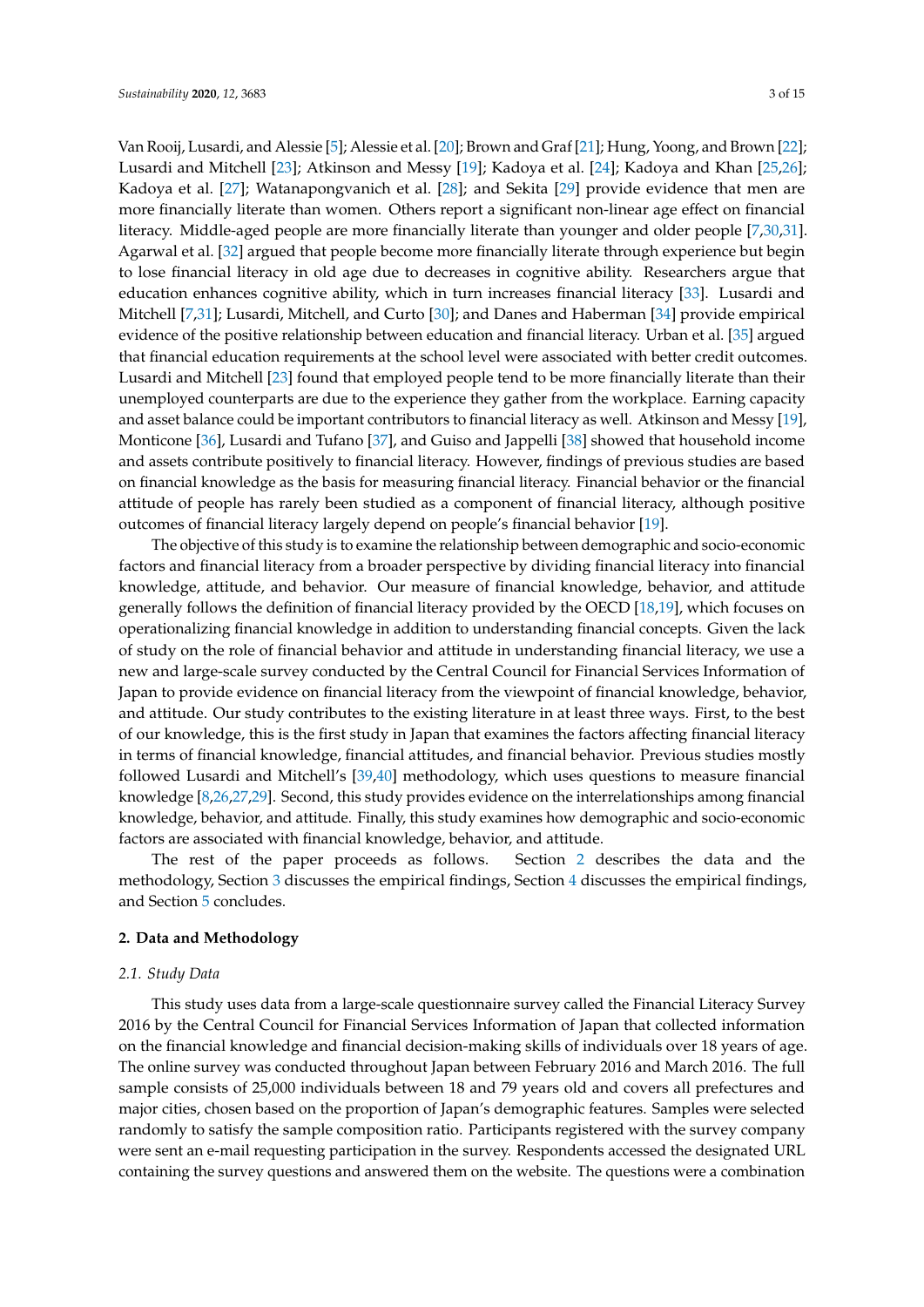of true or false, qualitative statements, and multiple-choice questions and were designed in accordance with the National Financial Capability Study of the US Financial Industry Regulatory Authority [\[41\]](#page-13-22) and the OECD. Our study uses a sample of 16,345 respondents who responded to all the questions.

## *2.2. Variables and Measurement Issues*

## 2.2.1. Dependent Variable

In this study, we measured financial knowledge, financial behavior, and financial attitude to understand various aspects of financial literacy. These three components of financial literacy are the dependent variables in this study. Given the challenges of using traditional questions about financial knowledge to measure financial literacy accurately [\[14\]](#page-12-9), we adopted the methodology of the OECD [\[18,](#page-12-13)[19\]](#page-13-0) in measuring financial literacy from a broader perspective. We argue that this provides a more accurate measure of financial literacy, because high scores on financial knowledge, attitude, and behavior reflect that respondents are not only knowledgeable but can also translate this knowledge into financial decision-making.

Financial knowledge: Financial knowledge measures the ability to understand financial calculations, specifically the implications of interest rates, inflation, and the risk and return on financial securities. Financial knowledge develops into the skills necessary to moderate people's financial behavior and attitude. We used the questions below to measure financial knowledge. We assigned 1 for each correct answer and 0 for each wrong answer. The financial knowledge score is obtained by averaging the total score obtained from answering the questions correctly. Thus, it ranges between 0 and 1.

Suppose you put 1 million yen into a savings account with a guaranteed interest rate of 2% per year.

- If no further deposits or withdrawals are made, how much would be in the account after one year, once the interest payment is made?
- Then, how much would be in the account after five years?
- Does high inflation mean that the cost of living is increasing rapidly?
- Is an investment with a high return likely to be high-risk?
- Does buying a single company's stock usually provide a safer return than a stock mutual fund?

Financial Behavior: Financial behavior is an important element of financial literacy, which measures how people act in financial transactions. In other words, it measures whether they skillfully utilize financial knowledge to make better financial decisions. Generally, positive outcomes of financial knowledge depend on how positively people behave financially. We used the following qualitative statements to measure financial behavior. The statements were measured on a five-point Likert scale, where  $1 =$  strongly agree and  $5 =$  strongly disagree. We assigned 1 point for respondents who put themselves at 1 or 2 on the scale and assigned 0 otherwise. The financial behavior score is obtained by averaging the total score. Thus, it ranges between 0 and 1. We considered higher scores as a reflection of positive behavior.

- Before I buy something, I carefully consider whether I can afford it.
- I pay my bills on time.
- I set long-term financial goals and strive to achieve them.
- I keep a close personal watch on my financial affairs.

Financial attitude: Financial attitude, which measures people's outlook toward financial issues, is also an important element of financial literacy. The yardstick to measure financial attitude is whether people place enough emphasis on their financial issues to secure future benefits. If people have a negative attitude towards financial issues regarding future security (e.g., future savings), they will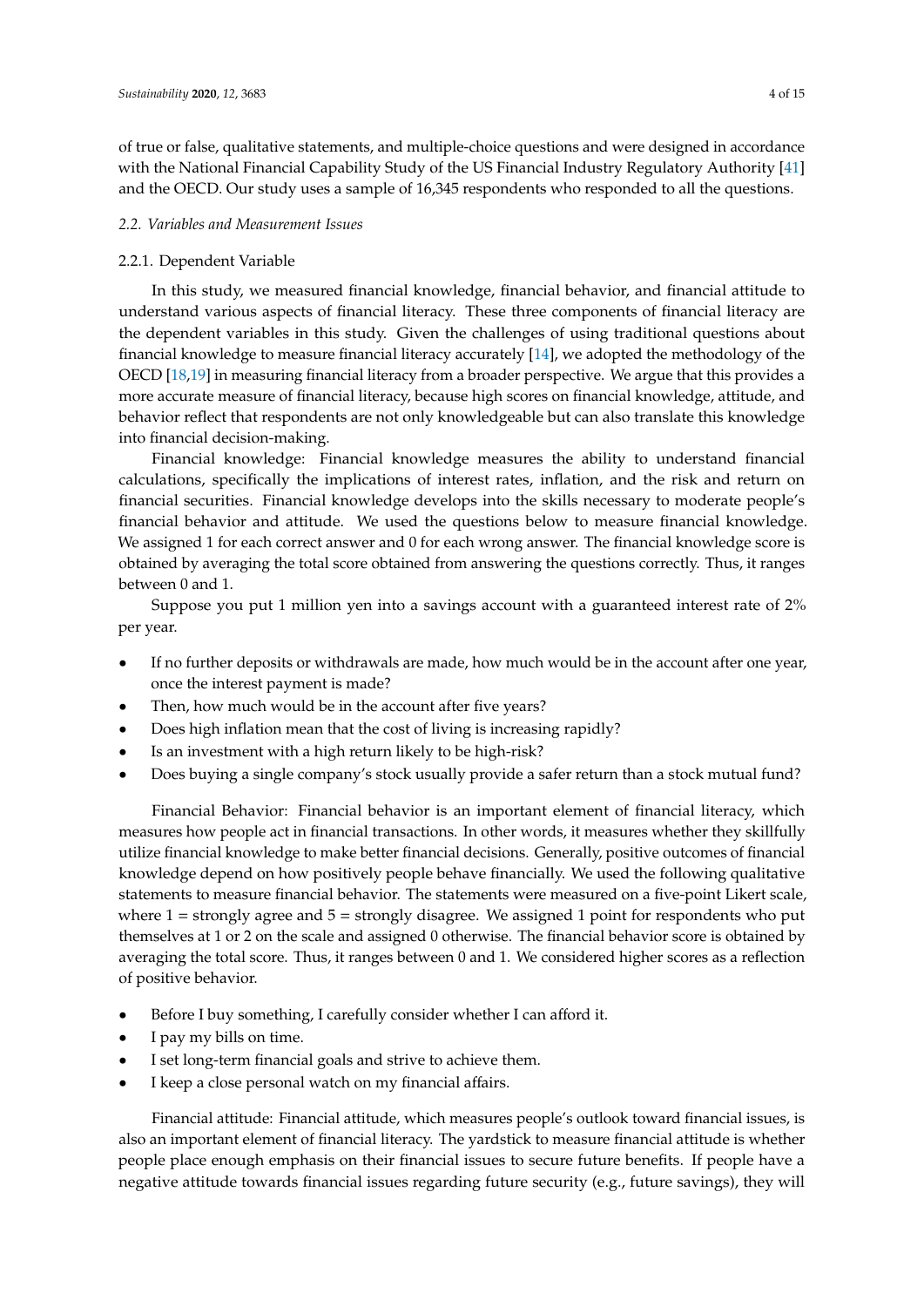be less likely to secure their future. Similarly, if people place higher importance on short-term wants over long-term security, they are less likely to save for the future and make long term financial plans. Financial attitude does not consider the capacity of people to save more for the future. Rather, it focuses on whether people place enough importance on future financial security. It is related to the present bias avoidance, which indicates people's positive financial attitude desire to secure their future. A positive financial attitude is, thus, related to a sustainable financial decision. Both the questions that have been used to measure financial attitude in this study are related to people's present bias; that is, whether people place higher importance on the present or on the future. People are assumed to have a positive financial attitude if they avoid present bias in favor of the future. Thus, placing higher importance on future savings rather than current consumption is a sign of a positive financial attitude. Xiao and Porto [\[42\]](#page-13-23) provided evidence that present-biased consumers are more likely to spend in the present and less likely to save for the future. The main difference between financial behavior and financial attitude is that financial behavior refers to actual financial transactions or efforts made by people, while financial attitude refers to people's outlook. For example, having a long-term financial goal is related to financial attitude while investing in pension schemes, saving for a rainy day, or investing in profitable ventures are related to financial behavior. Although financially knowledgeable and skillful people are more likely to have a positive attitude towards financial transactions, it is not always true [\[43\]](#page-13-24). Sometimes, people may fail to translate their knowledge and skills into attitude. We used the following statements to measure financial attitude:

- I find it more satisfying to spend money than to save it for the long term.
- I tend to live for today and let tomorrow take care of itself.

Both statements were measured on a 5-point Likert scale, where 1 = strongly agree and 5 = strongly disagree. We assigned 1 point for respondents who put themselves at 1 or 2 on the scale and assigned 0 otherwise. The financial attitude score is obtained by averaging the total score. Thus, it ranges between 0 and 1. We considered higher scores as a reflection of a positive attitude.

We also constructed a full measure of financial literacy, which includes all three components. The overall financial literacy is measured by averaging the values of financial knowledge, behavior, and attitude. In addition to the three components, the overall measure of financial literacy is also used as a dependent variable of this study.

Table [1](#page-4-0) reports the interrelationships among financial knowledge, attitude, and behavior of the survey respondents. The results show a significantly positive relationship among financial knowledge, behavior, and attitude. The results support the implications of the conceptual model developed by Shim et al. [\[10\]](#page-12-5), where they showed that financial knowledge, behavior, and attitude are interlinked through financial socialization agents, demographics, and personal values. Their results suggest that self-actualizing personal values and financial education at home and school help to acquire financial knowledge, which also shapes their attitude and financial behavioral intentions.

<span id="page-4-0"></span>

|                     | <b>Financial Knowledge</b> | <b>Financial Behavior</b> | <b>Financial Attitude</b> |
|---------------------|----------------------------|---------------------------|---------------------------|
| Financial knowledge |                            |                           |                           |
| Financial behavior  | 0.2272                     |                           |                           |
|                     | (0.00)                     |                           |                           |
| Financial attitude  | 0.2151                     | 0.3979                    |                           |
|                     | (0.00)                     | (0.00)                    |                           |

**Table 1.** Relationship among financial knowledge, behavior, and attitude.

Note: *p* values within parentheses.

# 2.2.2. Independent Variables

To explain financial knowledge, behavior, and attitude in Japan, we include several variables related to respondents' demographic and socio-economic characteristics. We include gender because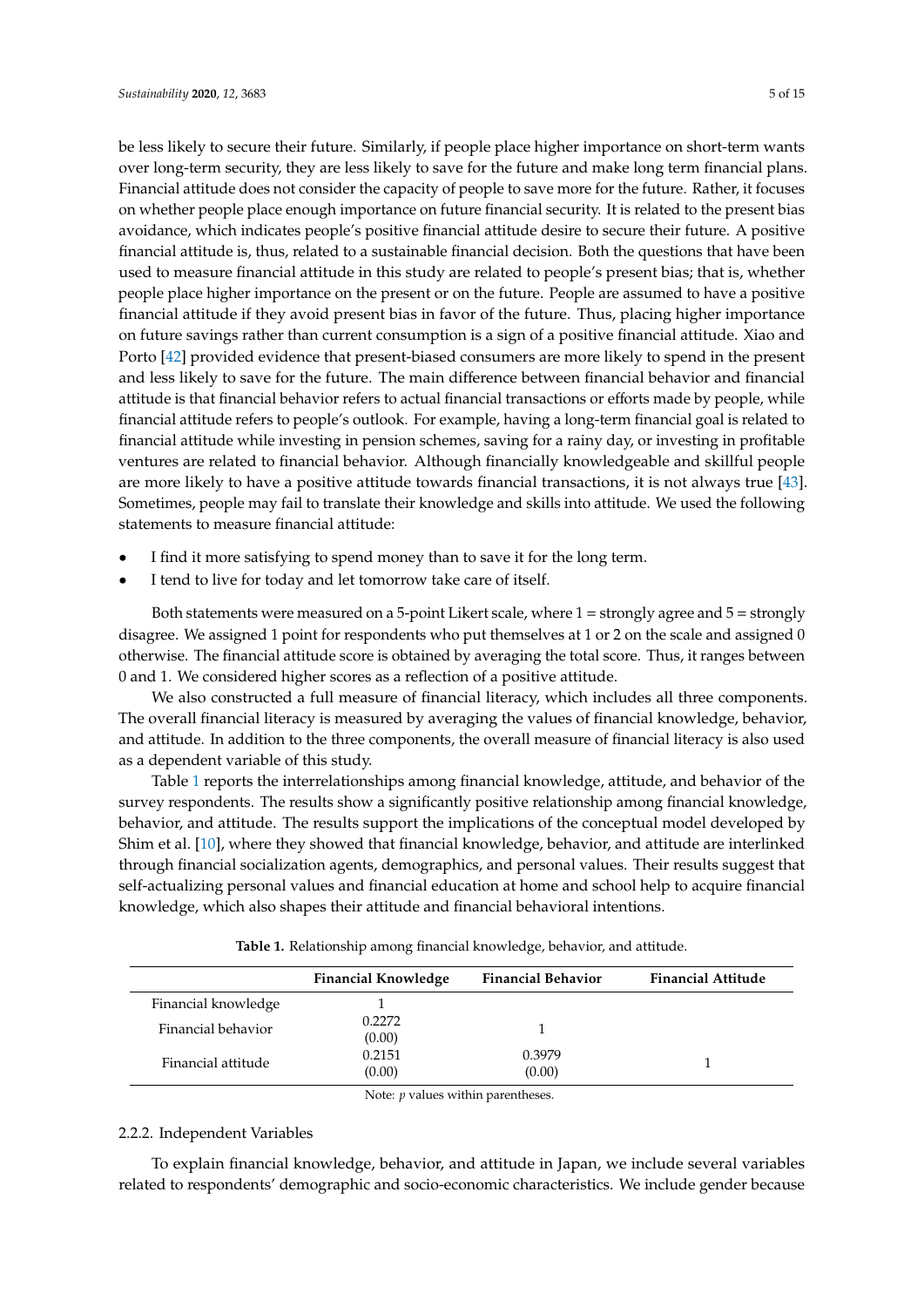it appears to be an important feature related to financial literacy. Gender is a well-studied issue in the literature of financial literacy. Previous studies found that males are more financially literate than females [\[5,](#page-12-14)[19,](#page-13-0)[20,](#page-13-1)[22,](#page-13-3)[40\]](#page-13-21). Kadoya and Khan [\[26\]](#page-13-7) and Sekita [\[8,](#page-12-3)[29\]](#page-13-10) found similar evidence for Japan. In this study, we have used gender as a categorical variable, where 0 indicates females and 1 indicates males. We also include age because previous studies found a non-linear relationship with financial literacy, in which financial literacy is higher for middle-aged respondents as compared to younger and older respondents [\[7,](#page-12-15)[29,](#page-13-10)[30\]](#page-13-11). Given the probable non-linear relationship, we included an "age squared" variable in the model as well. In this study, age indicates the actual age of respondents and has been used as a continuous variable. We include respondents' education because education enhances money management capacity and cognitive ability, which contribute to attaining financial literacy [\[29,](#page-13-10)[30,](#page-13-11)[33\]](#page-13-14). We coded respondents' education as the actual years of education received by the respondents, which they reported as 9 years (middle school graduate), 12 years (high school graduate), 14 years (specialized training college or junior college/ college of technology graduate), 16 years (university graduate), 18 years (postgraduate; master's), and 21 years (postgraduate; Ph.D.). Respondents' employment status is also an important predictor of financial literacy. Lusardi and Mitchell [\[23\]](#page-13-4) found that employed respondents were more literate than their unemployed counterparts are. We used respondents' employment status as a categorical variable where 1 indicates that respondents are company employees, government employees, self-employed, and part-time employed and 0 indicates that respondents are not conventionally employed in any formal institution but rather are full-time homemakers, students, unemployed, retired, or engaged in unspecified sectors. Thus, the employment status variable does not merely indicate whether respondents are employed or not but rather indicates the condition of their employment. Financial conditions, as reflected by household income and balance of assets, can also explain financial literacy. There is sufficient evidence from empirical studies that household income and assets are positively linked to financial literacy [\[26](#page-13-7)[,37](#page-13-18)[,38\]](#page-13-19). We used both the income and financial assets variables as continuous variables.

In addition to these traditional demographic and socio-economic variables, we included two new variables that prior studies did not use to examine their relationship with financial literacy: respondents' experience with financial trouble, assuming that such experiences in the recent past are negatively related to financial literacy; and willingness to acquire financial knowledge from newspapers, magazines, television, and the internet as a predictor of financial literacy, since people who acquire financial information are more likely to be financially literate. Both variables have been used as categorical variables.

Table [2](#page-5-0) provides the summary statistics of the variables used in this study. Respondents' average financial knowledge, behavior, and attitude scores are  $0.63$  (standard deviation (SD) =  $0.32$ ),  $0.67$  $(SD = 0.31)$ , and  $0.46$   $(SD = 0.41)$ , respectively. The demographic and socio-economic background of the respondents indicates that more than half are male (53%), are 48.69 years old on average (SD = 16.49), earn an average yearly income of 5.15 million yen (SD = 3.19 million yen), have a 7.31 million yen balance of financial assets (SD = 7.19 million yen), 58.67% are either fully employed or have some part-time jobs, have more than a college level education (mean = 14.26 years and SD = 2.06 years), only 6.64% faced financial trouble, and 58.12% often acquire financial and economic information.

<span id="page-5-0"></span>

| Variable            | <b>Observations</b> | Mean    | SD      | Min | Max |
|---------------------|---------------------|---------|---------|-----|-----|
| Financial knowledge | 16,345              | 0.6300  | 0.3239  |     |     |
| Financial behavior  | 16,345              | 0.6655  | 0.3105  |     |     |
| Financial attitude  | 16,345              | 0.4624  | 0.4140  |     |     |
| Male                | 16,345              | 0.5325  | 0.4990  |     |     |
| Age                 | 16,345              | 48.6849 | 16.4930 | 18  | 79  |

**Table 2.** Descriptive statistics.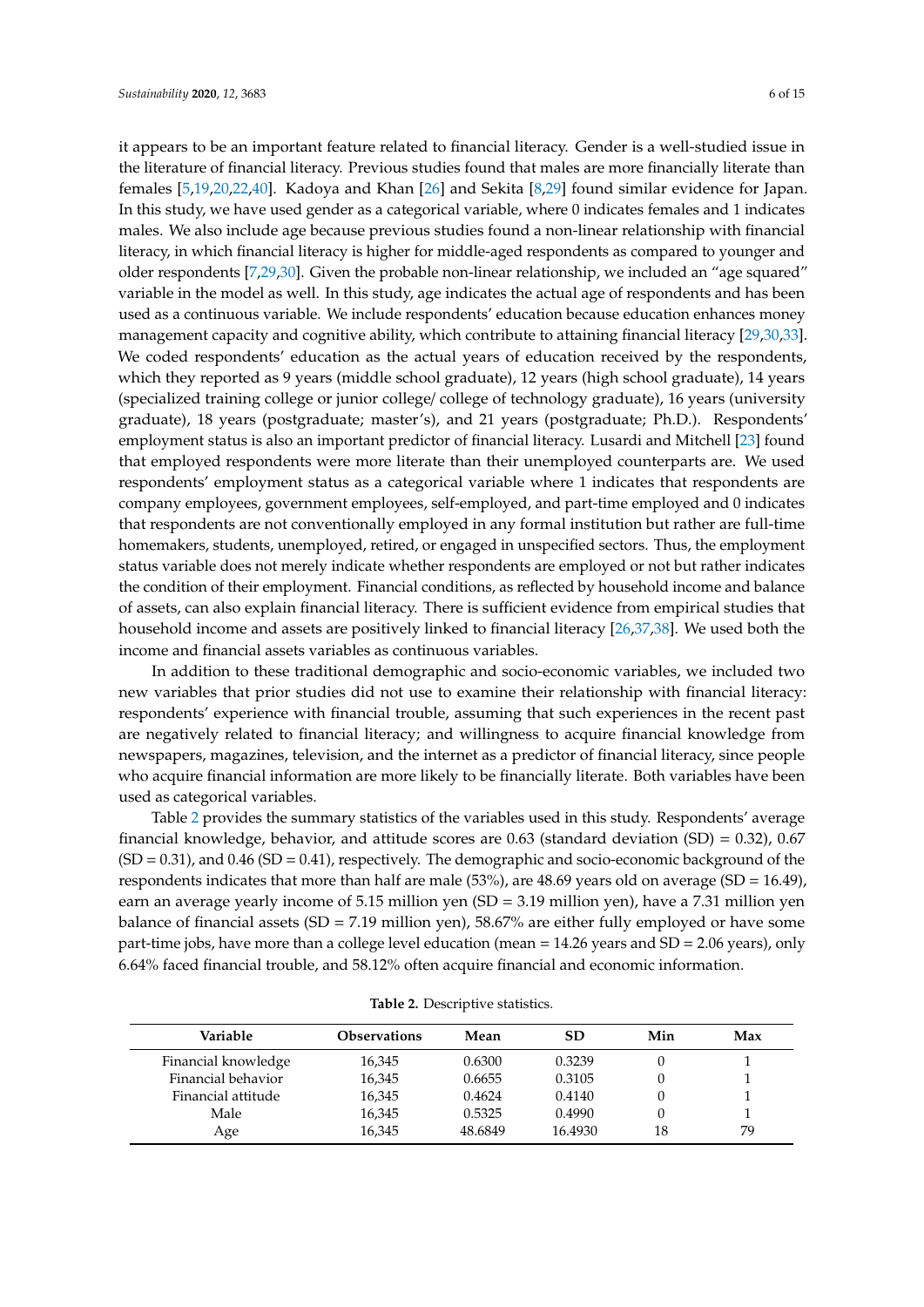| Variable                       | <b>Observations</b> | Mean    | SD     | Min | Max |
|--------------------------------|---------------------|---------|--------|-----|-----|
| Employed                       | 16,345              | 0.5867  | 0.4924 |     |     |
| Education                      | 16,345              | 14.2572 | 2.0589 | Q   | 18  |
| Financial trouble              | 16,345              | 0.0664  | 0.2490 | 0   |     |
| Financial information          | 16,345              | 0.5812  | 0.4934 | 0   |     |
| Income (million yen)           | 16,345              | 5.1515  | 3.1850 |     | 15  |
| Financial assets (million yen) | 16,345              | 7.3100  | 7.1879 |     | 20  |

**Table 2.** *Cont*.

Note: SD stands for standard deviation.

Table [3](#page-6-0) shows the distribution of financial knowledge, financial behavior, and financial attitude based on demographic features such as age, gender, and education. The results show a positive trend of age with financial knowledge, behavior, and attitude. We divided respondents into three age groups: younger than 40 years, between 40 and 64 years, and older than 64 years. In all components of financial literacy, older respondents scored higher than middle-aged and younger respondents. We have interesting results when dividing the components of financial literacy based on gender. Males scored higher on financial knowledge than females. However, females scored higher on financial behavior and financial attitude than males. We divided respondents into three education groups: less than 12 years (below college level), between 12 and 14 years (college level), and more than 16 years (postgraduate level). The distribution of financial literacy components across education groups also shows a positive trend. In all components of financial literacy, highly educated respondents performed better than their less-educated counterparts.

<span id="page-6-0"></span>

|           | <b>Variables</b>    | Financial<br>Knowledge | Financial<br><b>Behavior</b> | Financial<br>Attitude |
|-----------|---------------------|------------------------|------------------------------|-----------------------|
|           | $<$ 40 years        | 0.5342                 | 0.6224                       | 0.4044                |
| Age       | $40 - 64$ years     | 0.6573                 | 0.6617                       | 0.4730                |
|           | $>64$ years         | 0.7227                 | 0.7069                       | 0.5295                |
| Gender    | Male                | 0.6903                 | 0.6558                       | 0.4389                |
|           | Female              | 0.5613                 | 0.6765                       | 0.4891                |
| Education | Below college level | 0.4164                 | 0.5710                       | 0.3697                |
|           | College level       | 0.5663                 | 0.6548                       | 0.4637                |
|           | Postgraduate level  | 0.7068                 | 0.6876                       | 0.4773                |

**Table 3.** Distribution of financial literacy by age, gender, and education.

## *2.3. Methodology*

We used an ordinary least squares (OLS) regression model to explain how demographic and socio-economic factors relate to financial knowledge, attitude, behavior, and the overall measure of financial literacy. We used four models for the three components and a full measure of financial literacy, which includes all three components. Models 1, 2, 3, and 4 use financial knowledge, financial behavior, financial attitude, and financial literacy, respectively, as dependent variables. All models include the independent variables of gender, age, education, employment status, income, financial assets, financial trouble, and financial information. The linear regression model is:

Financial knowledge or financial behavior or financial attitude or financial literacy

=  $\alpha$  +  $\beta_1$ male +  $\beta_2$ age +  $\beta_3$ age<sub>sq</sub> +  $\beta_4$ education +  $\beta_5$ income

+  $\beta_6$ financial assets +  $\beta_7$ employed +  $\beta_8$ financial trouble

 $+ \beta_9$ financial information  $+ \varepsilon_i$ 

As a measure to check the robustness of results, we also used a generalized structural equation model in logit (GSEM in logit), where a score of more than 0.5 indicates higher financial knowledge,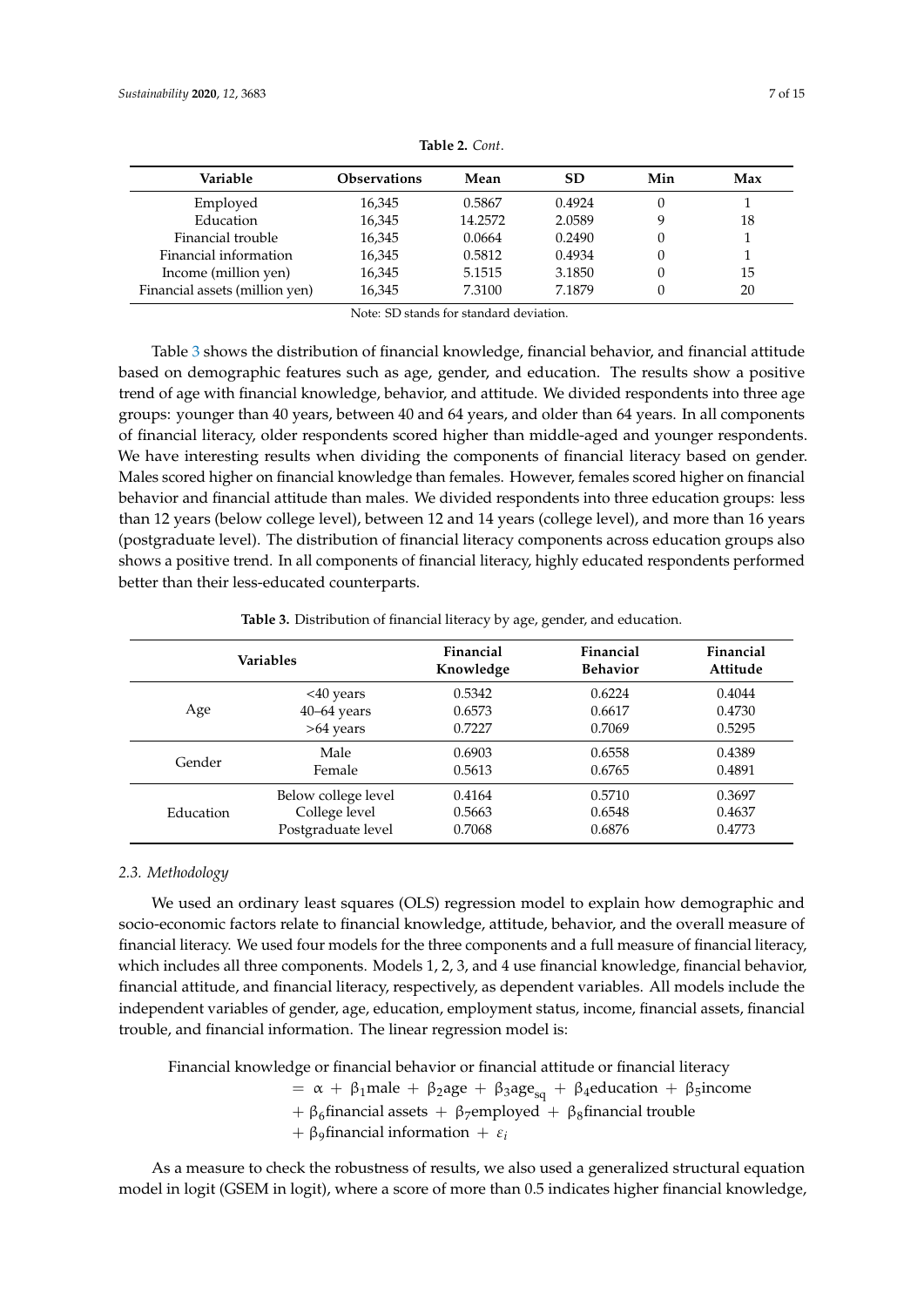behavior, attitude, and overall financial literacy, and a lower score indicates otherwise. The dependent

variable of the logit model takes the value 1 for more financially literate respondents (respondents with more financial knowledge, positive behavior, and attitude) and 0 for less financially literate respondents. The independent variables remained the same as in the linear regression model. Previous studies argued that endogeneity is an important issue in the study of financial literacy, which could produce biased results [\[23\]](#page-13-4). The GSEM in the logit model controlled the possible endogeneity bias in the coefficients by including common, unobserved components in the equations for many variables. Like the linear regression model, we used four GSEM in logit models to explain financial knowledge, behavior, attitude, and overall financial literacy. The GSEM in logit model is:

Financial knowledge or financial behavior or financial attitude or financial literacy (1  $=$  financially more literate and  $0 =$  financially less literate) =  $\alpha$  +  $\beta_1$ male +  $\beta_2$ age +  $\beta_3$ age<sub>sq</sub> +  $\beta_4$ education +  $\beta_5$ income +  $\beta_6$ financialassets +  $\beta_7$ employment status +  $\beta_8$ financial trouble

 $+ \beta_9$ financial information  $+ \varepsilon_i$ 

## <span id="page-7-0"></span>**3. Results**

Table [4](#page-8-0) reports the OLS regression coefficients for the demographic and socio-economic factors explaining financial knowledge, behavior, attitude, and overall financial literacy. Models 1, 2, 3, and 4 show the regression coefficients for financial knowledge, financial behavior, financial attitude, and overall financial literacy, respectively. The coefficients for model 1 show a positive relationship between financial knowledge and male gender, age, education, income, the balance of financial assets, and use of financial information, and a negative relationship between financial knowledge and both age squared and experience of financial trouble. The significantly positive coefficient of age and negative coefficient of age squared indicate a non-linear positive relationship between financial knowledge and age. We found no relationship between respondents' condition of being employed and financial knowledge. While the relationship of most of the variables is similar for all three components of financial literacy, interestingly, we found a different relationship between some demographic variables and both financial behavior and financial attitude. The coefficients for model 2 show that education, the balance of financial assets, and the use of financial information are positively associated with financial behavior. However, unlike financial knowledge, males are negatively associated with financial behavior. Other variables, such as being employed and the experience of financial trouble, are negatively related to financial literacy. We found no relationship of respondents' income and age with financial behavior. The coefficients for model 3 show that education, the balance of financial assets, and the use of financial information are positively associated with financial attitude. Unlike financial knowledge, but similar to financial behavior, we found a negative relationship between males and financial attitude. Unlike financial knowledge, financial attitude is negatively related to age. Experiencing financial troubles and the condition of being employed are negatively related to age, but we found no relationship of respondents' income to financial attitude. The coefficients for model 4 show a positive relationship of the overall financial literacy with males, age, education, income, the balance of financial assets, and use of financial information; they show a negative relationship of the overall financial literacy with the condition of being employed and experience of financial trouble. Results show that the relationship of most of the variables with the overall measure of financial literacy is very similar to all three components of financial literacy but differ with financial behavior and financial attitude with regards to male gender and age. Male gender and age are positively associated with financial knowledge and the overall measure of financial literacy but are negatively associated with financial behavior and financial attitude.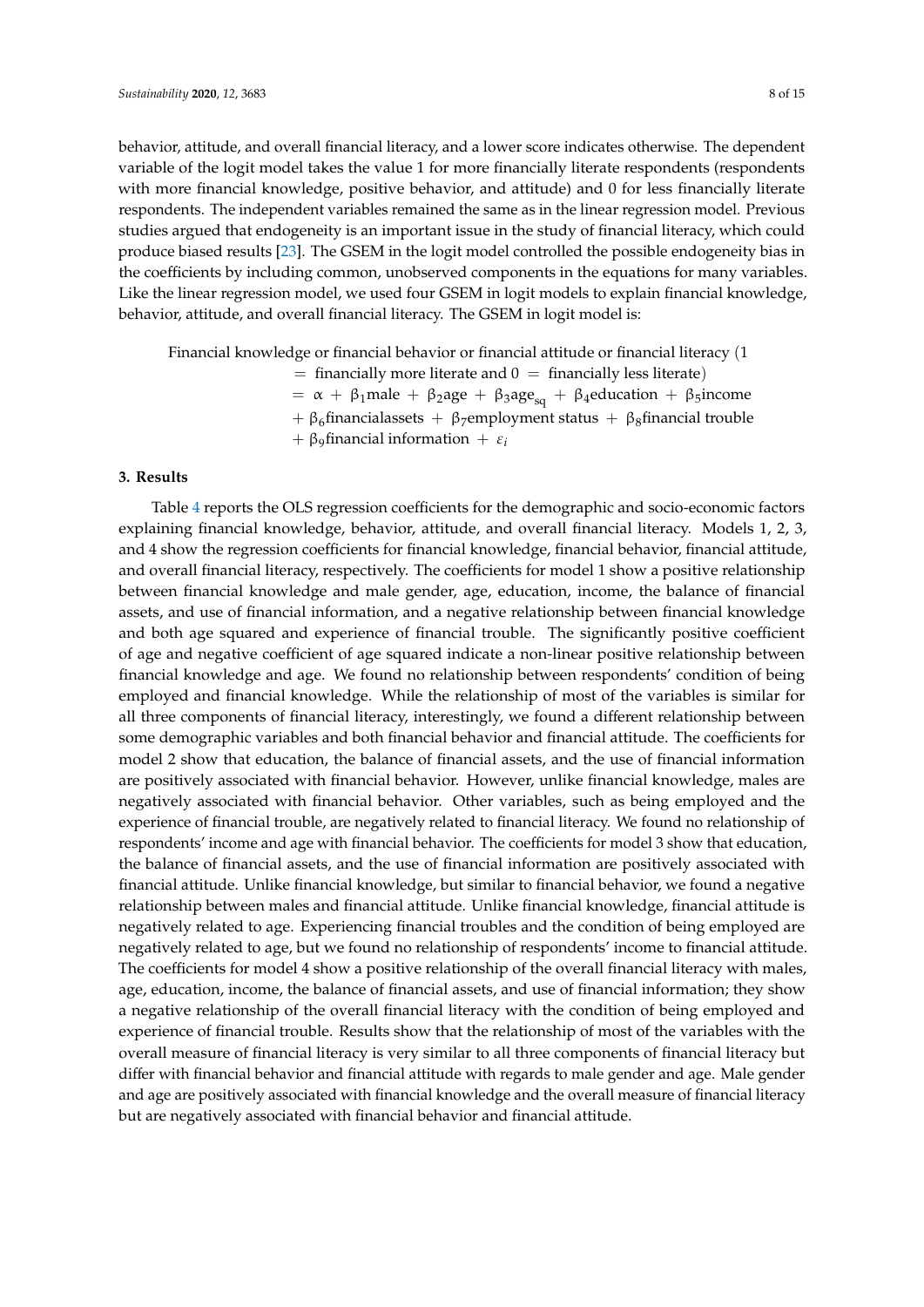<span id="page-8-0"></span>

|                          | Model 1 (Financial<br>Knowledge) | Model 2 (Financial<br><b>Behavior</b> ) | Model 3 (Financial<br>Attitude) | Model 4 (Financial<br>Literacy) |
|--------------------------|----------------------------------|-----------------------------------------|---------------------------------|---------------------------------|
| Male                     | $0.0873(18.17)$ ***              | $-0.0370$ (-7.33) ***                   | $-0.0583(-8.62)$ ***            | $0.0156(4.28)$ ***              |
| Age                      | $0.0050(5.02)$ ***               | $-0.0015(-1.36)$                        | $-0.0040$ (-2.89) ***           | $0.0025(3.30)$ ***              |
| Age_sq                   | $-0.0000(-1.74)$ *               | 0.0000(1.17)                            | $-0.0000(-2.16)$ **             | $-0.0000(-1.18)$                |
| Education                | $0.0238(20.49)$ ***              | $0.0066(5.38)$ ***                      | $0.0063(3.86)$ ***              | $0.0143(16.28)$ ***             |
| Income                   | $0.0049(5.84)$ ***               | $-0.0002(-0.24)$                        | $-0.0013(-1.11)$                | $0.0019(3.00)$ ***              |
| Financial assets         | $0.0070(18.16)$ ***              | $0.0073(18.01)$ ***                     | $0.0103(19.08)$ ***             | $0.0077$ (26.38) ***            |
| Employed                 | $-0.0051(-0.91)$                 | $-0.0159(-2.72)$ ***                    | $-0.0252$ (-3.22) ***           | $-0.0127$ ( $-3.00$ ) ***       |
| Financial trouble        | $-0.0198(-2.20)$ **              | $-0.0655(-6.93)$ ***                    | $-0.0826(-6.52)$ ***            | $-0.0478$ ( $-7.01$ ) ***       |
| Financial<br>information | $0.1370(28.65)$ ***              | $0.0949(18.87)$ ***                     | $0.0652(9.68)$ ***              | $0.1086(29.93)$ ***             |
| Constant                 | $-0.1013(-3.87)$ ***             | $0.5335(19.37)$ ***                     | $0.2041(5.53)$ ***              | $0.1851(9.30)$ ***              |
| Observation              | 16345                            | 16345                                   | 16345                           | 16345                           |
| F                        | 542.74 ***                       | 145.48 ***                              | $126.49$ ***                    | 493.19 ***                      |
| Adjusted $R^2$           | 0.2298                           | 0.0737                                  | 0.0646                          | 0.2132                          |

**Table 4.** Ordinary least squares (OLS) regression coefficients.

Notes: *t* values in parentheses. \*, \*\*, and \*\*\* indicate significance at the 10%, 5%, and 1% levels, respectively.

Table [5](#page-9-1) reports the coefficients of the GSEM in the logit model to examine what increases the probability of having positive financial knowledge, behavior, attitude, and overall financial literacy. Like the OLS regression, we used four models for the three components and a full measure of financial literacy. The coefficients for model 1 show that a change in gender (from female to male), education, income, balance of financial assets, and use of financial information tend to increase financial knowledge, while the experience of financial trouble tends to reduce it. We found no relationship of age and the condition of being employed with financial knowledge. The coefficients for model 2 show that an increase in education, the balance of financial assets, and the use of financial information tend to increase financial behavior, while male gender, age, being employed, and the experience of financial trouble tend to decrease it. The coefficient of age squared is not significant, thus indicating that the relationship between age and financial behavior is linear. Finally, the coefficients for model 3 show that education, the balance of financial assets, and the use of financial information tend to improve financial attitude, while male gender, age, income, and experience of financial trouble tend to impair it. The coefficient of age squared is significantly negative, indicating that the relationship between age and financial attitude is not linear. Financial attitude is found to be unrelated to the condition of being employed. The coefficients for model 4 show that education, income, the balance of financial assets, and the use of financial information tend to increase financial knowledge, while a change in gender (from female to male) and the condition of being employed tend to reduce it. The coefficients of age are significantly negative, and age squared is significantly positive, indicating that the relationship between age and overall financial literacy is negative but not linear. We find no relationship of the experience of financial trouble with the overall financial literacy. The results show that the relationship of education, income, financial assets, the condition of being employed, the experience of financial trouble, and the use of financial information is largely similar to all components and the overall measure of financial literacy. However, differences exist for male gender and age across the components and the overall measure of financial literacy. Moreover, the overall results of the GSEM in logit models and the OLS models are largely similar, implying that our results are robust.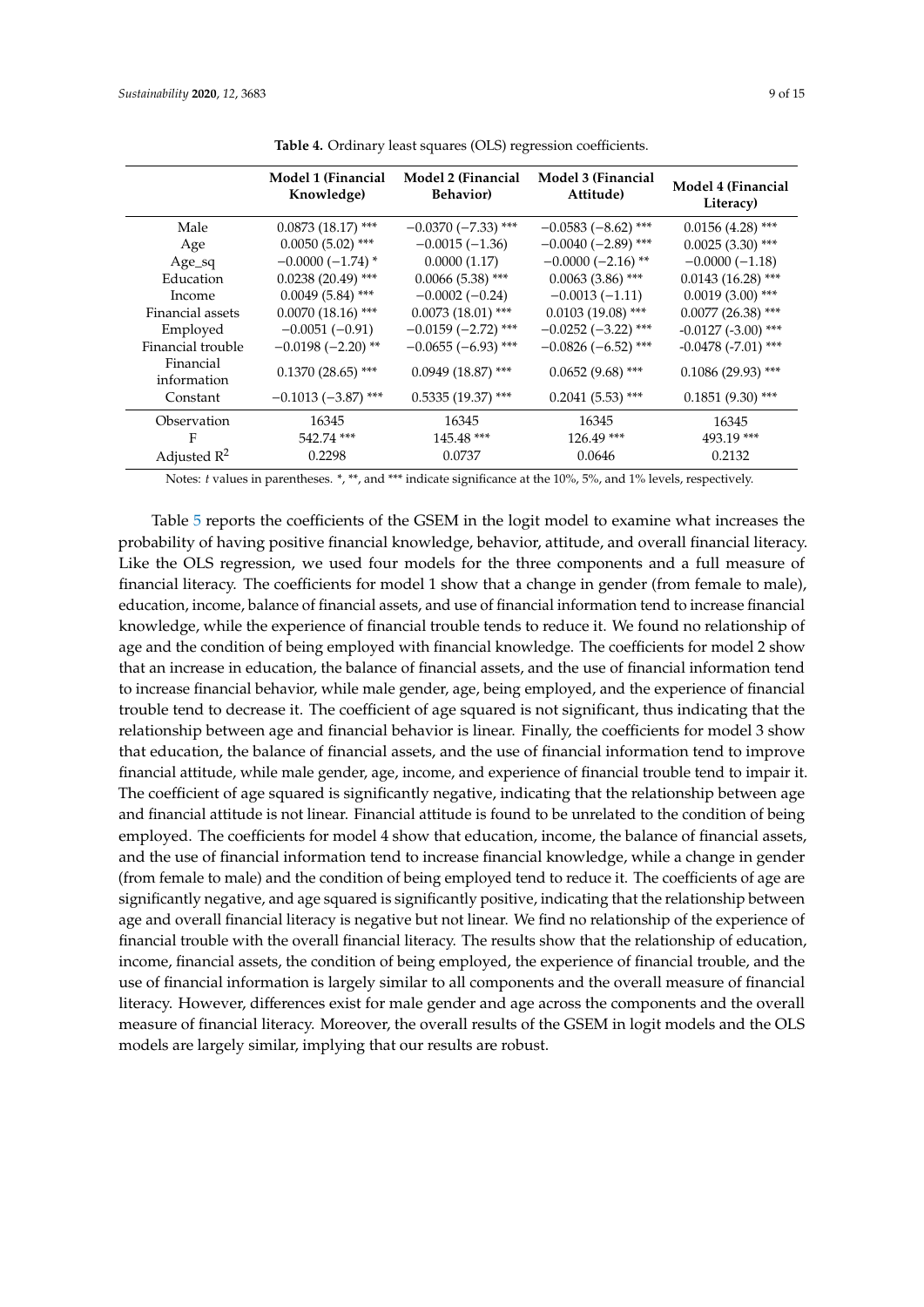| 10 of |  |
|-------|--|
|       |  |

<span id="page-9-1"></span>

|                               | Model 1 (Financial<br>Knowledge) | Model 2 (Financial<br><b>Behavior</b> ) | Model 3 (Financial<br>Attitude) | Model 4 (Financial<br>Literacy) |
|-------------------------------|----------------------------------|-----------------------------------------|---------------------------------|---------------------------------|
| Male                          | $0.5115(12.99)$ ***              | $-0.1796(-5.08)$ ***                    | $-0.2113(-5.65)$ ***            | $-0.1939(-2.88)$ ***            |
| Age                           | 0.0103(1.27)                     | $-0.0147$ (-2.04) ***                   | $-0.0260$ (-3.34) ***           | $-0.0314(-2.22)$ ***            |
| Age_sq                        | 0.0001(1.51)                     | 0.0001(1.55)                            | $-0.0002$ (-2.91) ***           | $0.0006(3.77)$ ***              |
| Education                     | $0.1577(16.34)$ ***              | $0.0315(3.71)$ ***                      | $0.0310(3.39)$ ***              | $0.1330(8.46)$ ***              |
| Income                        | $0.0365(4.79)$ ***               | $-0.0014(-0.23)$                        | $-0.0131(-2.05)$ **             | $0.0506(3.38)$ ***              |
| Financial assets              | $0.0569(15.99)$ ***              | $0.0489(16.78)$ ***                     | $0.0417(14.45)$ ***             | $0.0847(9.93)$ ***              |
| Employed                      | $-0.0330(-0.73)$                 | $-0.1023$ $(-2.50)$ **                  | $-0.0665(-1.55)$                | $-0.1946$ ( $-2.45$ ) **        |
| Financial trouble             | $-0.1376(-1.90)$ *               | $-0.3249(-4.99)$ ***                    | $-0.4264$ ( $-5.51$ ) ***       | $-0.1004(-0.87)$                |
| Financial<br>information      | $0.8439(22.32)$ ***              | $0.5609(16.19)$ ***                     | $0.2657(7.07)$ ***              | $0.8795(12.53)$ ***             |
| Constant                      | $-3.4782(-16.12)$ ***            | $-0.1781(-0.93)$                        | $-2.1480(-10.19)$ ***           | 0.0230(0.07)                    |
| Observation<br>Log likelihood | 16345<br>$-8715.821$             | 16345<br>$-10614.617$                   | 16345<br>$-9792.497$            | 16345<br>$-3640.991$            |

**Table 5.** Generalized structural equation model (GSEM) in logit regression coefficients.

Notes: *t* values in parentheses. \*, \*\*, and \*\*\* indicate significance at the 10%, 5%, and 1% levels, respectively.

#### <span id="page-9-0"></span>**4. Discussion**

Previous studies sought to explain financial literacy worldwide using conventional questions measuring financial knowledge. However, very few studies examine the factors that affect the other important components of financial literacy, such as financial behavior and financial attitude. In addition to financial knowledge, our study examined the demographic and socio-economic factors that explain financial behavior and financial attitude in Japan. Explaining financial behavior and attitude, in addition to financial knowledge, enhances the understanding and implementation of financial literacy more rigorously.

Previous studies predominantly use measures of financial knowledge in assessing financial literacy. Thus, the findings of previous studies are applicable to those of financial knowledge in our study. Our results show that financial knowledge is positively related to male gender, age, education, income, the balance of financial assets, and the use of financial information, and negatively related to the conditions of being employed and the experience of financial trouble. The results for the basic demographic variables such as male gender, age, and education support previous findings [\[5](#page-12-14)[,7,](#page-12-15)[8,](#page-12-3)[19](#page-13-0)[–23,](#page-13-4)[26,](#page-13-7)[30,](#page-13-11)[31,](#page-13-12)[34\]](#page-13-15). The reason males have more financial knowledge than females in Japanese society is that males are more exposed to the outside world than females. Traditionally, males are responsible for the economic and financial issues of the household and are more employed in formal sectors. Although both males and females get similar privileges in attaining formal education, the gender gap in financial literacy is a well-evident phenomenon in Japan. Fonseca et al. [\[44\]](#page-13-25) argued that the characteristics of males and females cannot explain the gender gap in financial literacy. However, the process of attainment of financial literacy can explain the gap. Previous studies focusing on social learning and consumer socialization theory found that people who are more socialized tend to have more knowledge [\[45](#page-14-0)[–47\]](#page-14-1). Based on the application of social learning and consumer socialization theories, Kadoya and Khan [\[26\]](#page-13-7) provided evidence that males are more privileged to attain financial literacy than females. Education is an important variable, which is positively related to financial knowledge. The psychological theory that emphasizes cognitive ability explains the positive relationship between education and financial knowledge [\[26](#page-13-7)[,30](#page-13-11)[,33\]](#page-13-14). We argue that people can utilize the enhanced cognitive ability attained through education in the attainment of financial knowledge. Moreover, our findings of a non-linear positive relationship between age and financial knowledge confirm the findings of existing literature [\[7,](#page-12-15)[30](#page-13-11)[–32\]](#page-13-13). Middle-aged people in Japan have been found to be comparatively more financially literate than respondents in other age groups. The relationship of both income and balance of financial assets with financial knowledge generally support previous findings [\[37](#page-13-18)[,38\]](#page-13-19). We also found a positive relationship between the use of financial information and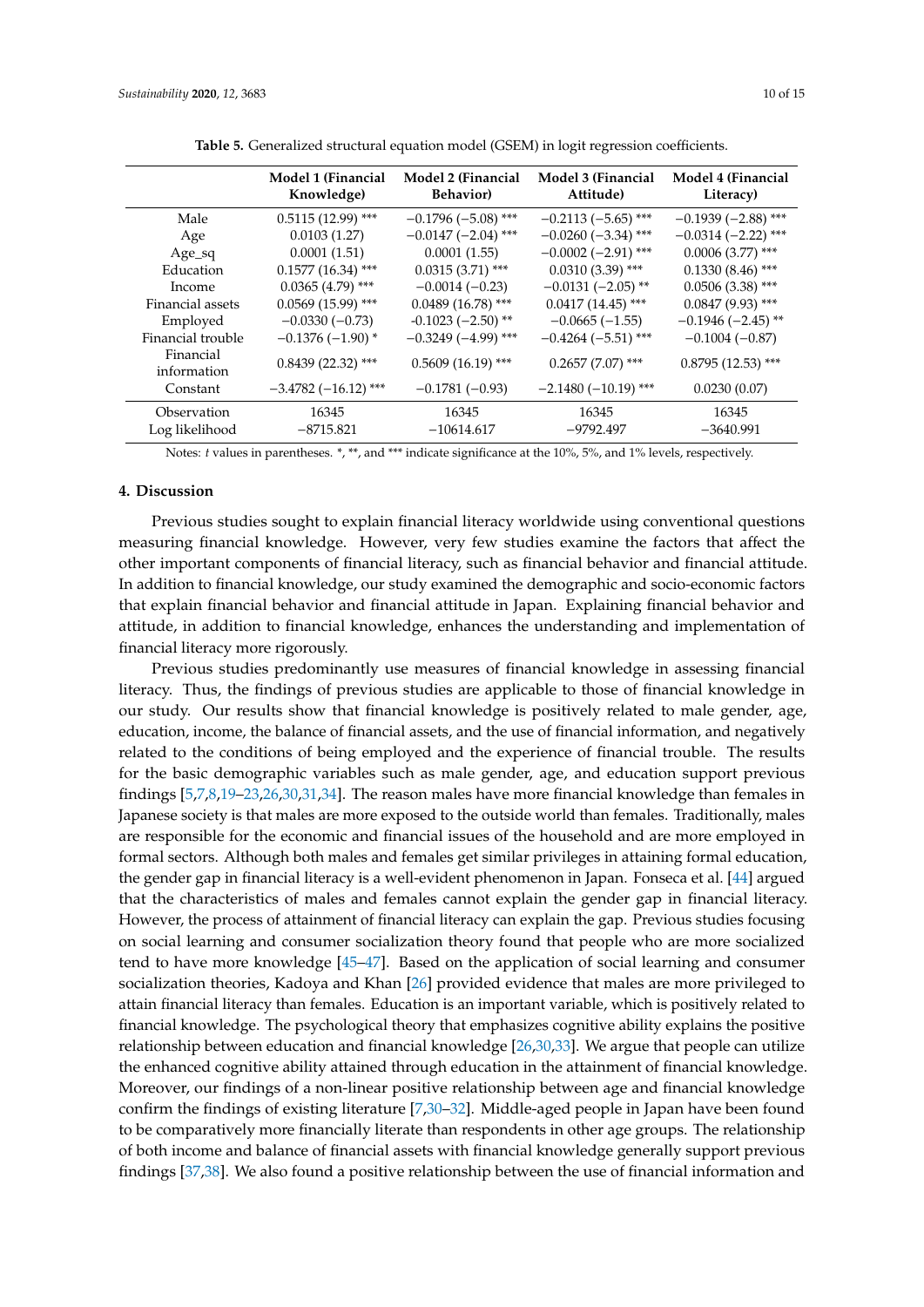financial literacy. People who regularly read and acquire information on financial issues tend to be more financially literate. Our results show a significantly negative relationship of financial knowledge with the experience of financial trouble and the condition of being employed. The negative relationship of the condition of being employed with financial literacy differs from previous findings of a positive relationship [\[23\]](#page-13-4). However, as we discussed earlier, the variable regarding the condition of being employed does not merely indicate whether respondents are employed or not; rather, it indicates their condition of employment. Thus, the negative relationship between the condition of being employed and financial knowledge indicates that full-time homemakers, students, unemployed, and employed in unspecified sectors are more likely to be financially knowledgeable than company employees, government employees, a self-employed person, and part-time employees. There could be two explanations for this seemingly unusual relationship. First, the full-time homemakers and retired persons, who comprised a major portion of this group, are likely to be financially knowledgeable. Full-time homemakers usually bear the responsibility of family financial management in Japan, and thus are more likely to be financially knowledgeable [\[48,](#page-14-2)[49\]](#page-14-3). Retired people who could be unemployed are likely to be financially knowledgeable, as previous studies documented that older people in Japan are financially more literate than younger people [\[26](#page-13-7)[,29\]](#page-13-10). Given the circumstance of the low unemployment rate in Japan, the unemployed are likely to be those who are seeking suitable jobs. Thus, students and those unemployed people could be financially knowledgeable because of their personal skills. Second, previous studies found that being employed in the formal sectors is not associated with higher financial literacy in Japan. Often, they are so busy with their job that they hardly have any intention to think about financial management. Instead, people who are employed in the financial sectors tend to be more financially literate because of their job requirements [\[26\]](#page-13-7). We argue that employed people do not worry much about financial knowledge to secure their future well-being, since they have a secured source of income. The other group must acquire financial knowledge to be financially successful.

In addition to financial knowledge, we related financial behavior and financial attitude to demographic and socio-economic factors. Our findings of the positive relationship of education, the balance of financial assets, and the use of financial information and the negative relationship of the conditions of being employed and experience of financial trouble are the same across financial knowledge, behavior, and attitude. However, unlike financial knowledge, males are found to have a significantly negative relationship with financial behavior and financial attitude, which indicates that males perform better than females in financial knowledge. However, females are found to have more positive financial behavior and attitude than males. Age has a non-linear positive relationship with financial knowledge but a non-linear negative relationship with financial attitude. Our results suggest that middle-aged people in Japan tend to have more financial knowledge, but younger and older people have comparatively more positive financial attitudes. Income has a positive relationship with financial knowledge but is unrelated to financial behavior and financial attitude. Being employed has a negative relationship with financial literacy and financial behavior but is unrelated to financial knowledge and financial attitude. It seems that female, younger, and older people who are usually more positive about financial behavior and financial attitude are comparatively less employed than the other groups.

The existence of differences among the relationship of males with financial knowledge, behavior, and attitude requires an explanation. Results suggest that males outperform females in financial knowledge, but females outperform males in financial behavior and financial attitude. Previous studies also suggest that financial knowledge is not always translated into financial behavior and attitude [\[43\]](#page-13-24). Swiecka et al. [\[50\]](#page-14-4) found that gender makes a difference in financial behavior and the use of financial instruments but not in the level of financial knowledge. We argue that females are more conscious about the future and perceive future savings as more important than current consumption. Previous studies on consumption and savings behavior also found that females were traditionally more savings-oriented than males [\[51](#page-14-5)[,52\]](#page-14-6). Moreover, other studies indicate that females are more risk-averse than males are, which could motivate them to save more [\[53\]](#page-14-7). Like males, age is inconsistently associated with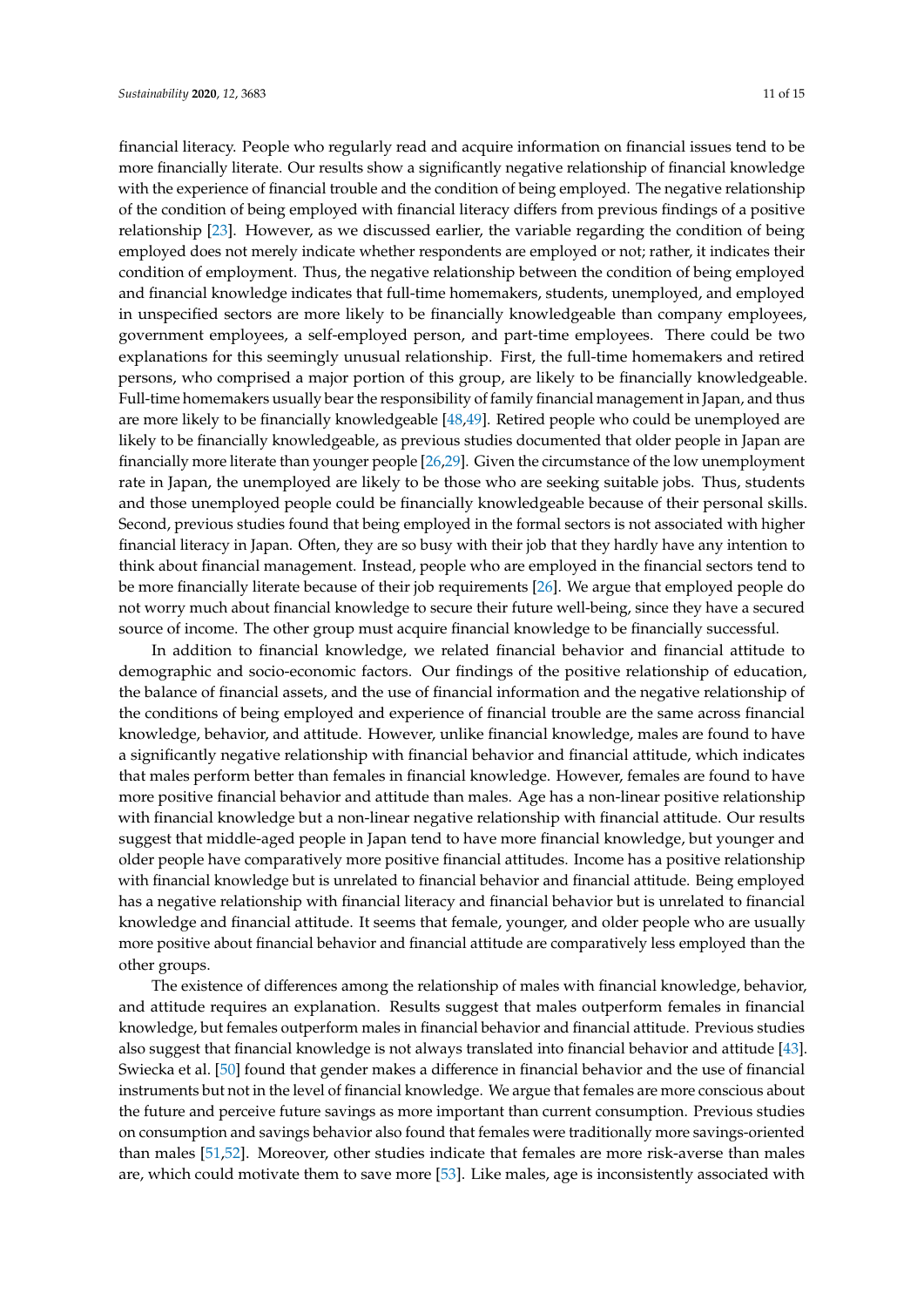financial knowledge, behavior, and attitude. The negative and non-linear relationship between age and financial attitude is completely different from the non-linear positive relationship of age with financial knowledge. As discussed in the previous paragraph, the positive relationship of age with financial knowledge is supported by previous findings, while the negative relationship of age with financial attitude is a new finding. It seems that younger and older people have a more positive attitude toward financial issues than do older people. Our findings on the relationship of the condition of being employed with financial knowledge, behavior, and attitude are supported by previous studies. Kadoya and Khan [\[26\]](#page-13-7) found that employment in the financial sector, and not merely being employed, contributes to financial literacy. It seems that people do not gain knowledge on financial issues from the workplace unless their job responsibilities require them to do so. The reason behind the negative relationship could be the lack of exposure of the employed respondents to financial matters. Lack of exposure to financial matters could result in inappropriate financial behavior and a negative attitude toward financial issues.

## <span id="page-11-0"></span>**5. Conclusion**

Financial literacy is gaining importance as people become more involved in complex financial transactions. Having adequate financial literacy helps people to make sustainable financial decisions for their future well-being. However, relying only on financial knowledge to measure financial literacy makes the understanding of its outcome less certain. This study examines the demographic and socio-economic factors to explain financial literacy in Japan after dividing financial literacy into three components: financial knowledge, attitude, and behavior. This division allows us to provide a more rigorous understanding of the relationship of financial literacy with demographic and socio-economic variables. Our study shows that education, the balance of financial assets, and the use of financial information are positively related to financial knowledge, behavior, and attitude, while the condition of being employed and the experience of financial trouble are negatively related. Associations of other variables, such as gender and age, are found to be different across financial knowledge, behavior, and attitude. Our results provide evidence that males perform better than females in financial knowledge, though females outperform males with regard to financial behavior and financial attitude. Thus, the conventional belief that females are financially less literate than males does not hold true when financial literacy is explained from a broader perspective. Our results also show that age is positively related to financial knowledge but negatively related to financial attitude, suggesting that middle-aged people in Japan are more financially knowledgeable, but younger and older people possess more positive financial behavior and attitude.

The results of our study suggest that the government should emphasize targeted financial literacy initiatives more, as there is diversity in financial knowledge, behavior, and attitude among people. More focus should be placed on the section of people who are less financially literate and have negative financial behavior and attitude. The government should consider implementing formal financial education at school and encourage financial education at home, which will enhance financial knowledge among people and help to develop positive financial behavior and attitude. The conceptual model of Shim et al. [\[10\]](#page-12-5) shows that financial education received at home and formal financial education at schools are likely to play anticipatory socializing roles for the acquisition of financial knowledge among young adults and shape their attitude and behavioral intentions based on that knowledge. However, Yoshino and Yamori [\[12\]](#page-12-7) raised concerns that financial education programs at the school level in Japan are not well organized and are not conducted by well-trained teachers. The government should give special attention to these areas. Socializing financial education programs through mainstream media and trusted advice from financial experts could also help to disseminate financial literacy among people.

Our study has some limitations that should be considered while interpreting the results. First, the questions used to measure financial knowledge, behavior, and attitude are not above question. Although we followed the methodology of the OECD, the concern over the self-reported answer to the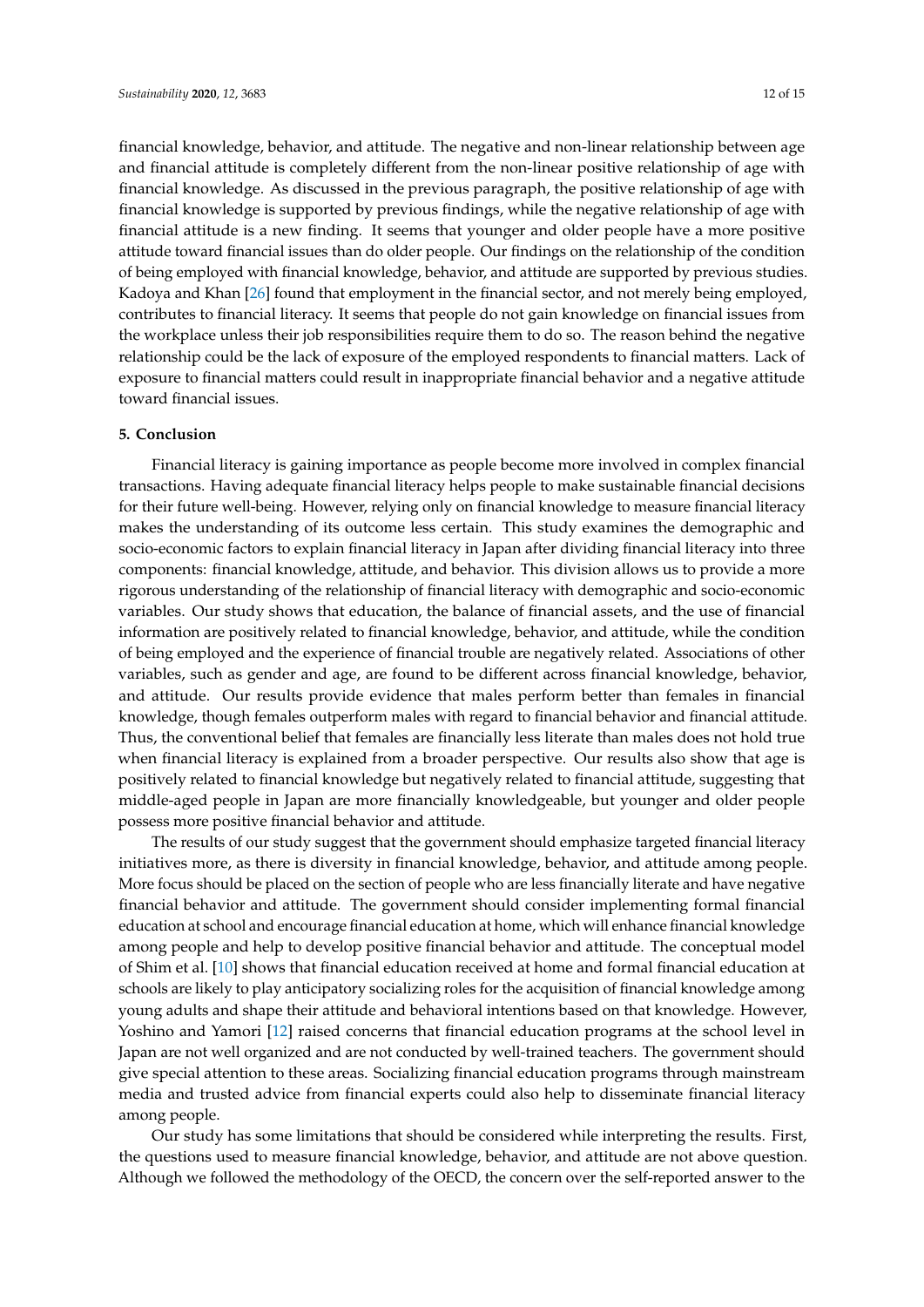financial behavior and attitude questions remains an issue. Second, the study could have been extended further if there was scope to divide financial knowledge questions into the basic and advanced level. People having basic financial knowledge and advanced financial knowledge could have been from different backgrounds. These limitations should be considered while conducting future studies in this area.

**Author Contributions:** Conceptualization, Y.K and M.S.R.K.; methodology, Y.K and M.S.R.K.; software, Y.K and M.S.R.K.; validation, Y.K and M.S.R.K.; formal analysis, Y.K andM.S.R.K.; investigation, Y.K and M.S.R.K.; resources, Y.K.; data curation, Y.K and M.S.R.K.; writing—original draft preparation, Y.K and M.S.R.K.; writing—review and editing, Y.K and M.S.R.K.; visualization, Y.K and M.S.R.K.; supervision, Y.K.; project administration, Y.K.; funding acquisition, Y.K. All authors have read and agreed to the published version of the manuscript.

**Funding:** This work was supported by the JSPS KAKENHI [grant number 15K17075], [grant number 15KK0083], [grant number 19K13684], [grant number 19K13739], and RISTEX, JST.

**Acknowledgments:** The authors thank Nobuyoshi Yamori and Noriaki Kawamura for their helpful comments.

**Conflicts of Interest:** The authors declare no conflict of interest.

# **References**

- <span id="page-12-0"></span>1. Knoll, M.A.; Houts, C.R. The Financial Knowledge Scale: An Application of Item Response Theory to the Assessment of Financial Literacy. *J. Consum. A*ff*.* **2012**, *46*, 381–410. [\[CrossRef\]](http://dx.doi.org/10.1111/j.1745-6606.2012.01241.x)
- 2. OECD. The Importance of Financial Education. Policy Brief. Available online: http://[www.oecd.org](http://www.oecd.org/finance/financial-education/37087833.pdf.)/finance/ [financial-education](http://www.oecd.org/finance/financial-education/37087833.pdf.)/37087833.pdf. (accessed on 10 October 2019).
- <span id="page-12-1"></span>3. De Bondt, W.F.M. A Portrait of the Individual Investor. *Behav. Econ.* **1998**, *42*, 831–844. [\[CrossRef\]](http://dx.doi.org/10.1016/S0014-2921(98)00009-9)
- <span id="page-12-2"></span>4. Bernheim, B.D.; Garrett, D. The Effects of Financial Education in the Workplace: Evidence from a Survey of Households. *J. Publ. Econ.* **2003**, *87*, 1487–1519. [\[CrossRef\]](http://dx.doi.org/10.1016/S0047-2727(01)00184-0)
- <span id="page-12-14"></span>5. van Rooij, M.; Lusardi, A.; Rob Alessie, R. Financial Literacy and Stock Market Participation. *J. Financ. Econ.* **2011**, *101*, 449–472. [\[CrossRef\]](http://dx.doi.org/10.1016/j.jfineco.2011.03.006)
- 6. van Rooij, M.; Lusardi, A.; Alessie, R. Financial Literacy, Retirement Planning and Household Wealth. *Econ. J.* **2012**, *122*, 449–478. [\[CrossRef\]](http://dx.doi.org/10.1111/j.1468-0297.2012.02501.x)
- <span id="page-12-15"></span>7. Lusardi, A.; Mitchell, O.S. Financial Literacy and Retirement Planning in the United States. *J. Pension Econ. Financ.* **2011**, *10*, 509–525. [\[CrossRef\]](http://dx.doi.org/10.1017/S147474721100045X)
- <span id="page-12-3"></span>8. Sekita, S. *Financial Literacy and Wealth Accumulation: Evidence from Japan. Discussion Paper 2013, No. 2013-01*; Graduate School of Economics, Kyoto Sangyo University: Kyoto, Japan.
- <span id="page-12-4"></span>9. Ye, J.; Kulathunga; KMMCB. How Does Financial Literacy Promote Sustainability in SMEs? A Developing Country Perspective. *Sustainability* **2019**, *11*, 2990. [\[CrossRef\]](http://dx.doi.org/10.3390/su11102990)
- <span id="page-12-5"></span>10. Shim, S.; Xiao, J.J.; Barber, B.L.; Lyons, A.C. Pathways to Life Success: A conceptual Model of Financial Well-being for Young Adults. *J. Appl. Dev. Psychol.* **2009**, *30*, 708–723. [\[CrossRef\]](http://dx.doi.org/10.1016/j.appdev.2009.02.003)
- <span id="page-12-6"></span>11. Furusawa, T. Developments of Financial Education in Japan. In Proceedings of the JFSA-ADBI-IMF Joint Conference, Tokyo, Japan, 27 January 2014.
- <span id="page-12-7"></span>12. Yoshino, N.; Yamori, N. Financial Education in Japan. In *Promoting Better Lifetime Planning through Financial Education*; Yoshino, N., Messy, F.-A., Morgan, P.J., Eds.; World Scientific Publishing Co: Singapore, 2016; pp. 98–103.
- <span id="page-12-8"></span>13. Marcolin, S.; Abraham, A. Financial Literacy Research: Current Literature and Future Opportunities. Available online: http://[ro.uow.edu.au](http://ro.uow.edu.au/commpapers/223/.)/commpapers/223/. (accessed on 9 October 2019).
- <span id="page-12-9"></span>14. Schmeiser, M.D.; Seligman, J.S. Using the Right Yardstick: Assessing Financial Literacy Measures by Way of Financial Well-Being. *J. Consum. A*ff*.* **2013**, *47*, 243–262. [\[CrossRef\]](http://dx.doi.org/10.1111/joca.12010)
- <span id="page-12-10"></span>15. Huston, S.J. Measuring Financial Literacy. *J. Consum. A*ff*.* **2010**, *44*, 296–316. [\[CrossRef\]](http://dx.doi.org/10.1111/j.1745-6606.2010.01170.x)
- <span id="page-12-11"></span>16. U.S. Financial Literacy and Education Commission. Taking Ownership of the Future: The National Strategy for Financial Literacy. Available online: https://www.treasury.gov/about/[organizational-structure](https://www.treasury.gov/about/organizational-structure/offices/Domestic-Finance/Documents/Strategyeng.pdf)/offices/ [Domestic-Finance](https://www.treasury.gov/about/organizational-structure/offices/Domestic-Finance/Documents/Strategyeng.pdf)/Documents/Strategyeng.pdf (accessed on 10 October 2018).
- <span id="page-12-12"></span>17. Jump\$tart Coalition. National Standards in K-12 Personal Finance Education. Available online: [http:](http://www.jumpstart.org/guide.html) //[www.jumpstart.org](http://www.jumpstart.org/guide.html)/guide.html (accessed on 23 October 2019).
- <span id="page-12-13"></span>18. OECD. *PISA 2015 Results: Students' Financial Literacy*; OECD Publishing: Paris, France, 2017; Volume 4.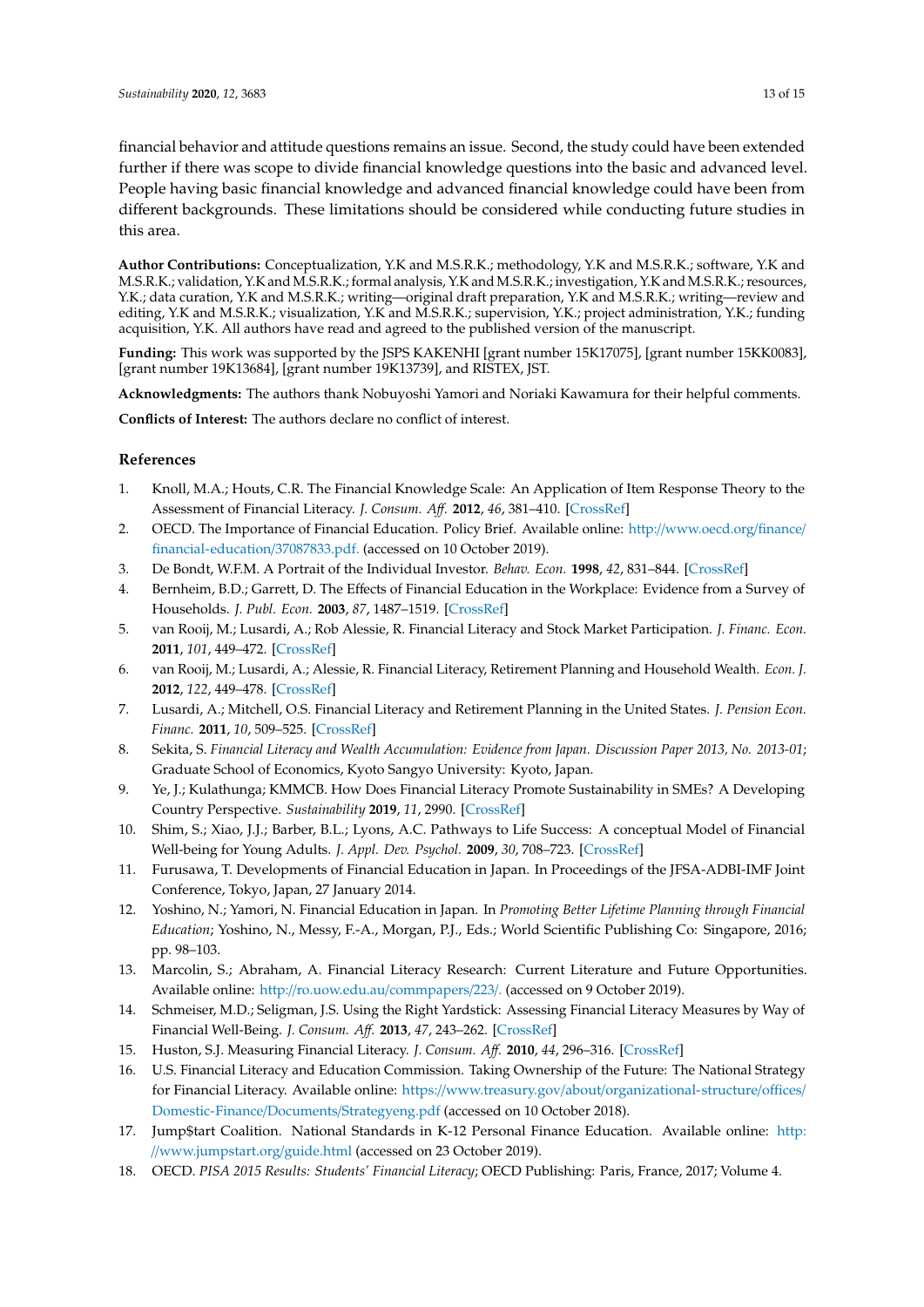- <span id="page-13-0"></span>19. Atkinson, A.; Messy, F. *Measuring Financial Literacy: Results of the OECD*/*International Network on Financial Education (INFE) Pilot Study. OECD Working Papers on Finance, Insurance and Private Pensions*; OECD Publishing: Paris, France, 2012.
- <span id="page-13-1"></span>20. Alessie, R.; Bucher-Koenen, T.; Lusardi, A.; Van Rooij, M. Gender, Confidence and Financial Literacy. In Proceedings of the Neuro Psycho Economics Conference, Bonn, Germany, 6–7 June 2013.
- <span id="page-13-2"></span>21. Brown, M.; Graf, R. Financial Literacy and Retirement Planning in Switzerland. Available online: [http:](http://scholarcommons.usf.edu/cgi/viewcontent.cgi?article=1133&context=numeracy) //[scholarcommons.usf.edu](http://scholarcommons.usf.edu/cgi/viewcontent.cgi?article=1133&context=numeracy)/cgi/viewcontent.cgi?article=1133&context=numeracy (accessed on 22 June 2019).
- <span id="page-13-3"></span>22. Hung, A.; Yoong, J.; Brown, E. *Empowering Women Through Financial Awareness and Education. OECD Working Papers on Finance, Insurance and Private Pensions*; OECD Publishing: Paris, France, 2012.
- <span id="page-13-4"></span>23. Lusardi, A.; Mitchell, O.S. Financial Literacy Around the World: An Overview. *J. Econ. Financ.* **2011**, *10*, 497–508.
- <span id="page-13-5"></span>24. Kadoya, Y.; Khan, M.S.R.; Hamada, T.; Dominguez, A. Financial Literacy and Anxiety About Life in Old Age: Evidence from the USA. *Rev. Econ. Househ.* **2018**, *16*, 859–878. [\[CrossRef\]](http://dx.doi.org/10.1007/s11150-017-9401-1)
- <span id="page-13-6"></span>25. Kadoya, Y.; Khan, M.S.R. Can Financial Literacy Reduce Anxiety About Life in Old Age? *J. Risk Res.* **2018**, *21*, 1533–1550. [\[CrossRef\]](http://dx.doi.org/10.1080/13669877.2017.1313760)
- <span id="page-13-7"></span>26. Kadoya, Y.; Khan, M.S.R. What Determines Financial Literacy in Japan? *J. Pension Eco. Financ.* **2019**. [\[CrossRef\]](http://dx.doi.org/10.1017/S1474747218000379)
- <span id="page-13-8"></span>27. Kadoya, Y.; Khan, M.S.R.; Oba, H.; Narumoto, J. Factors affecting knowledge about the adult guardianship and civil trust systems: Evidence from Japan. *J. Women Aging* **2020**. [\[CrossRef\]](http://dx.doi.org/10.1080/08952841.2020.1727711) [\[PubMed\]](http://www.ncbi.nlm.nih.gov/pubmed/32045341)
- <span id="page-13-9"></span>28. Watanapongvanich, S.; Binnagan, P.; Putthinum, P.; Khan, M.S.R.; Kadoya, Y. Financial Literacy and Gambling Behavior: Evidence from Japan. *J. Gambl. Stud.* **2020**. [\[CrossRef\]](http://dx.doi.org/10.1007/s10899-020-09936-3)
- <span id="page-13-10"></span>29. Sekita, S. Financial Literacy and Retirement Planning in Japan. *J. Pension Econ. Financ.* **2011**, *10*, 637–656. [\[CrossRef\]](http://dx.doi.org/10.1017/S1474747211000527)
- <span id="page-13-11"></span>30. Lusardi, A.; Mitchell, O.S.; Curto, V. Financial Literacy Among the Young: Evidence and Implications for Consumer Policy. *J. Consum. A*ff*.* **2010**, *44*, 358–380. [\[CrossRef\]](http://dx.doi.org/10.1111/j.1745-6606.2010.01173.x)
- <span id="page-13-12"></span>31. Lusardi, A.; Mitchell, O.S. The Economic Importance of Financial Literacy: Theory and Evidence. *J. Econ. Lit.* **2014**, *52*, 5–44. [\[CrossRef\]](http://dx.doi.org/10.1257/jel.52.1.5)
- <span id="page-13-13"></span>32. Agarwal, S.; Driscoll, J.C.; Gabaix, X.; Laibson, D. The Age of Reason: Financial Decisions Over the Lifecycle. *Brook. Pap. Econ. Act.* **2009**, *2*, 51–117. [\[CrossRef\]](http://dx.doi.org/10.1353/eca.0.0067)
- <span id="page-13-14"></span>33. Gill, D.; Prowse, V. Cognitive Ability, Character Skills, and Learning to Play Equilibrium: A Level-K Analysis. *J. Polit. Econ.* **2015**, *124*, 1619–1676. [\[CrossRef\]](http://dx.doi.org/10.1086/688849)
- <span id="page-13-15"></span>34. Danes, S.M.; Haberman, H. Teen Financial Knowledge, Self-efficacy, and Behavior: A Gendered View. *J. Financ. Couns. Plan.* **2007**, *18*, 48–60.
- <span id="page-13-16"></span>35. Urban, C.; Schmeiser, M.; Collins, J.M.; Brown, A. The Effects of High School Personal Financial Education Policies on Financial Behavior. *Econ. Educ. Rev.* **2018**, *17*, 101786. [\[CrossRef\]](http://dx.doi.org/10.1016/j.econedurev.2018.03.006)
- <span id="page-13-17"></span>36. Monticone, C. How Much Does Wealth Matter in the Acquisition of Financial Literacy. *J. Consum. A*ff*.* **2010**, *44*, 403–422. [\[CrossRef\]](http://dx.doi.org/10.1111/j.1745-6606.2010.01175.x)
- <span id="page-13-18"></span>37. Lusardi, A.; Tufano, P. *Debt Literacy, Financial Experiences, and Overindebtedness. National Bureau of Economic Research Working Paper 14808*; National Bureau of Economic Research: Cambridge, MA, USA, 2009.
- <span id="page-13-19"></span>38. Guiso, L.; Jappelli, T. *Financial Literacy and Portfolio Diversification. EUI Working Paper, (ECO 2008*/*31)*; European University Institute: Florence, Italy, 2008.
- <span id="page-13-20"></span>39. Lusardi, A.; Mitchell, O.S. Financial Literacy and Retirement Preparedness: Evidence and Implications for Financial Education. *Bus. Econ.* **2007**, *42*, 35–44. [\[CrossRef\]](http://dx.doi.org/10.2145/20070104)
- <span id="page-13-21"></span>40. Lusardi, A.; Mitchell, O.S. Planning and Financial Literacy: How do Women Fare? *Am. Econ. Rev.* **2008**, *98*, 413–417. [\[CrossRef\]](http://dx.doi.org/10.1257/aer.98.2.413)
- <span id="page-13-22"></span>41. FINRA, I.E.F. *Financial Capability in the United States: Report of Findings from the 2012 National Financial Capability Study*; FINRA Investor Education Foundation: Washington, DC, USA, 2013.
- <span id="page-13-23"></span>42. Xiao, J.J.; Porto, N. Present Bias and Financial Behavior. *Financ. Plan. Rev.* **2019**, *2*, e1048. [\[CrossRef\]](http://dx.doi.org/10.1002/cfp2.1048)
- <span id="page-13-24"></span>43. Fabrigar, L.R.; Petty, R.E.; Smith, S.M.; Crites Jr., S. L. Understanding Knowledge Effects on Attitude–Behavior Consistency: The Role of Relevance, Complexity, and Amount of Knowledge. *J. Personal. Soc. Psychol.* **2006**, *90*, 556–577. [\[CrossRef\]](http://dx.doi.org/10.1037/0022-3514.90.4.556)
- <span id="page-13-25"></span>44. Fonseca, R.; Kathleen, J.M.; Gema, Z.; Zissimopoulos, J. *What Explains the Gender Gap in Financial Literacy? The Role of Household Decision-Making*; Rand Corporation: Santa Monica, CA, USA, 2010.